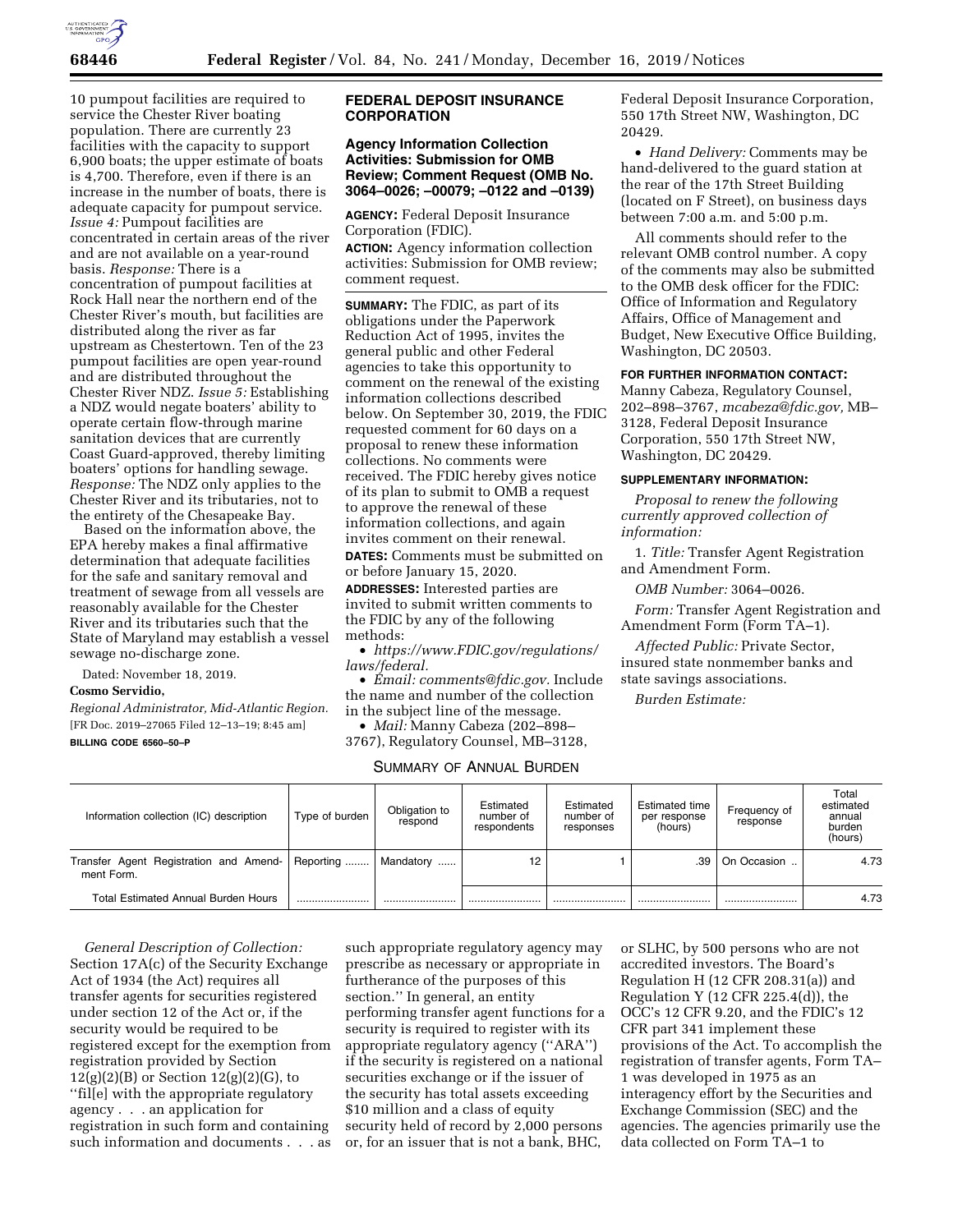determine whether an application for registration should be approved, denied, Reduce or Retire Capital. accelerated or postponed, and they use the data in connection with their supervisory responsibilities.

2. *Title:* Application for Consent to *OMB Number:* 3064–0079.

*Form:* None.

*Affected Public:* Insured state nonmember banks and state savings associations.

*Burden Estimate:* 

| Information collection (IC) description                 | Type of<br>burden | Obligation to<br>respond | Estimated<br>number of<br>respondents | Estimated<br>number of<br>responses | Estimated time<br>per response<br>(hours) | Frequency of<br>response | Total<br>estimated<br>annual burden<br>(hours) |
|---------------------------------------------------------|-------------------|--------------------------|---------------------------------------|-------------------------------------|-------------------------------------------|--------------------------|------------------------------------------------|
| Application for consent to reduce or retire<br>capital. | Reporting         | Mandatory                | 118                                   |                                     |                                           | On Occasion              | 1.298                                          |
| <b>Total Estimated Annual Burden Hours</b>              |                   |                          |                                       |                                     |                                           |                          | 1.298                                          |

SUMMARY OF ANNUAL BURDEN

*General Description of Collection:*  Insured state nonmember banks proposing to change their capital structure must submit an application containing information about the

proposed change to obtain FDIC's consent to reduce or retire capital. 3. *Title:* Forms Relating to FDIC Outside Counsel, Legal Support and Expert Services Programs.

*OMB Number:* 3064–0122. *Forms:* See Table below. *Affected Public:* Entities providing legal and expert services to the FDIC. *Burden Estimate:* 

|                                                                                                                            |                   |                          |                                       |                                     |                                                  |                          | Total                                 |
|----------------------------------------------------------------------------------------------------------------------------|-------------------|--------------------------|---------------------------------------|-------------------------------------|--------------------------------------------------|--------------------------|---------------------------------------|
| Information collection (IC)<br>description                                                                                 | Type of<br>burden | Obligation to<br>respond | Estimated<br>number of<br>respondents | Estimated<br>number of<br>responses | <b>Estimated time</b><br>per response<br>(hours) | Frequency of<br>response | estimated<br>annual burden<br>(hours) |
| Non-Litigation Budget<br>Form-Form No. 5000/26.                                                                            | Reporting         | Mandatory                | 185                                   | $\mathbf{1}$                        | 0.50                                             | On Occasion              | 92.50                                 |
| Amended Litigation Budg-<br>et-Form No. 5000/31.                                                                           | Reporting         | Mandatory                | 100                                   | $\mathbf{1}$                        | 0.50                                             | On Occasion              | 50.00                                 |
| Amended Non-Litigation<br>Budget-Form No. 5000/<br>33.                                                                     | Reporting         | Mandatory                | 50                                    | 1                                   | 0.50                                             | On Occasion              | 25.00                                 |
| Litigation Budget-Form No.<br>5000/35.                                                                                     | Reporting         | Mandatory                | 100                                   | $\mathbf{1}$                        | 0.50                                             | On Occasion              | 50.00                                 |
| Representations and Certifi-<br>cations for Legal Contrac-<br>tors-Form No. 5210/01.                                       | Reporting         | Mandatory                | 60                                    | 1                                   | 0.75                                             | On Occasion              | 45.00                                 |
| Expert Invoice for Fees and<br>Expenses (EIF&E)-Form<br>No. 5000/01.                                                       | Reporting         | Mandatory                | 50                                    | 1                                   | 0.50                                             | On Occasion              | 25.00                                 |
| <b>Legal Support Services</b><br>(LSS) Provider Invoice for<br>Fees and Expenses<br>(IF&E)-Form No                         | Reporting         | Mandatory                | 30                                    | 1                                   | 0.50                                             | On Occasion              | 15.00                                 |
| Agreement for Services (Ex-<br>pert/Legal Support Serv-<br>ices (LSS) Provider)<br>Amendment-Form No.<br>5210/03.          | Reporting         | Mandatory                | 30                                    | 1                                   | 1.00                                             | On Occasion              | 30.00                                 |
| Agreement for Services (Ex-<br>pert/Legal Support Serv-<br>ices (LSS) Provider) Rate<br>Schedule-Form No.<br>5210/04.      | Reporting         | Mandatory                | 100                                   | 1                                   | 1.00                                             | On Occasion              | 100.00                                |
| <b>Legal Services Agreement</b><br>(LSA) Amendment-Form<br>No. 5210/06.                                                    | Reporting         | Mandatory                | 50                                    | 1                                   | 1.00                                             | On Occasion              | 50.00                                 |
| Expert budget-Form No.<br>5210/08.                                                                                         | Reporting         | Mandatory                | 80                                    | 1                                   | 0.50                                             | On Occasion              | 40.00                                 |
| Representations and Certifi-<br>cations for Experts and<br><b>Legal Support Services</b><br>Providers-Form No.<br>5210/09. | Reporting         | Mandatory                | 65                                    | $\mathbf{1}$                        | 1.00                                             | On Occasion              | 65.00                                 |
| <b>Outside Counsel Legal</b><br>Services Agreement Rate<br>Schedule-Form No.<br>5210/10.                                   | Reporting         | Mandatory                | 65                                    | 1                                   | 1.00                                             | On Occasion              | 65.00                                 |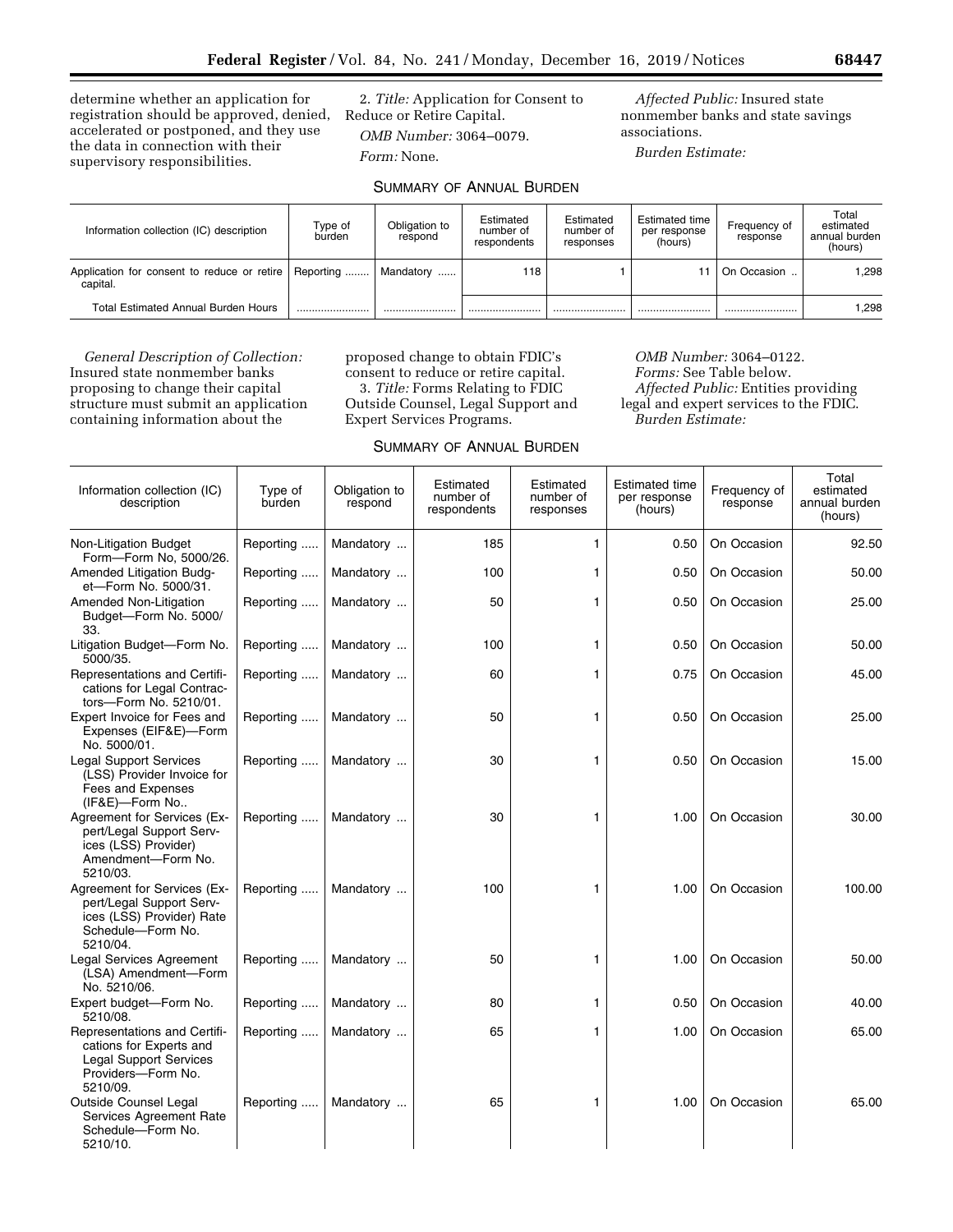| Information collection (IC)<br>description                                                                                                                                                 | Type of<br>burden | Obligation to<br>respond | Estimated<br>number of<br>respondents | Estimated<br>number of<br>responses | <b>Estimated time</b><br>per response<br>(hours) | Frequency of<br>response | Total<br>estimated<br>annual burden<br>(hours) |
|--------------------------------------------------------------------------------------------------------------------------------------------------------------------------------------------|-------------------|--------------------------|---------------------------------------|-------------------------------------|--------------------------------------------------|--------------------------|------------------------------------------------|
| Legal Invoice for Fees and<br>Expenses-Form No.<br>$5210/11$ .                                                                                                                             | Reporting         | Mandatory                | 100                                   |                                     | 1.00                                             | On Occasion              | 100.00                                         |
| Firm Travel Voucher-Form<br>No. 5210/12.                                                                                                                                                   | Reporting         | Mandatory                | 100                                   |                                     | 1.00                                             | On Occasion              | 100.00                                         |
| Oral Representations and<br><b>Certifications for Expert</b><br><b>Legal Support Services</b><br><b>Telephone Authorization</b><br>For Expenditures Under<br>\$5,000-Form No. 5210/<br>14. | Reporting         | Mandatory                | 50                                    |                                     | 0.50                                             | On Occasion              | 25.00                                          |
| <b>Legal Support Services</b><br>(LSS) Provider Budget<br>Form-Form No. 5210/15.                                                                                                           | Reporting         | Mandatory                | 25                                    |                                     | 0.50                                             | On Occasion              | 12.50                                          |
| Legal Services Agreement<br>(LSA)-Form No. 5210/13.                                                                                                                                        | Reporting         | Mandatory                | 65                                    |                                     | 0.25                                             | On Occasion              | 16.25                                          |
| <b>Total Estimated Annual</b><br>Burden Hours.                                                                                                                                             |                   |                          |                                       |                                     |                                                  |                          | 906.25                                         |

|  |  | SUMMARY OF ANNUAL BURDEN-Continued |
|--|--|------------------------------------|
|  |  |                                    |

*General Description of Collection:* The information collected enables the FDIC to ensure that all individuals, businesses and firms seeking to provide legal support services to the FDIC meet the eligibility requirements established by Congress. The information is also used to manage and monitor payments

to contractors, document contract amendments, expiration dates, billable individuals, minority law firms, and to ensure that law firms, experts, and other legal support services providers comply with statutory and regulatory requirements. This collection consists of 18 forms.

# 4. *Title:* CRA Sunshine. *OMB Number:* 3064–0139. *Forms:* None. *Affected Public:* Insured state nonmember banks and state savings associations and their affiliates and nongovernmental entities and persons. *Burden Estimate:*

# SUMMARY OF ANNUAL BURDEN

| Information collection (IC)<br>description                                                                                                     | Type of<br>burden                 | Obligation to<br>respond | Estimated<br>number of<br>respondents | Estimated<br>number of re-<br>sponses | <b>Estimated time</b><br>per response<br>(hours) | Frequency of<br>response | Total<br>estimated<br>annual burden<br>(hours) |
|------------------------------------------------------------------------------------------------------------------------------------------------|-----------------------------------|--------------------------|---------------------------------------|---------------------------------------|--------------------------------------------------|--------------------------|------------------------------------------------|
| Disclosure burden for in-<br>sured depository institu-<br>tions and affiliates-6(b)<br>covered agreements to<br>public.                        | <b>Third Party</b><br>Disclosure. | Mandatory                | 10                                    | 1                                     |                                                  | Annually                 | 14                                             |
| Disclosure burden for in-<br>sured depository institu-<br>tions and affiliates— $.6(d)$<br>copy of agreement to<br>agency.                     | <b>Third Party</b><br>Disclosure. | Mandatory                | 10                                    |                                       |                                                  | Annually                 | 14                                             |
| Disclosure burden for in-<br>sured depository institu-<br>tions and affiliates-<br>.6(b)(ii) list of agreements<br>to agency.                  | <b>Third Party</b><br>Disclosure. | Mandatory                | 10                                    |                                       |                                                  | Annually                 | 14                                             |
| Disclosure burden for in-<br>sured depository institu-<br>tions and affiliates-6(d)<br>agreements relating to<br>activities of CRA affiliates. | <b>Third Party</b><br>Disclosure. | Mandatory                | 10                                    |                                       |                                                  | Annually                 | 14.00                                          |
| Reporting burden for in-<br>sured depository institu-<br>tions and affiliates-7(b)<br>annual report.                                           | Reporting                         | Mandatory                | 10                                    |                                       | 4                                                | Annually                 | 40                                             |
| Reporting burden for in-<br>sured depository institu-<br>tions and affiliates-<br>.7(f)(2)(ii): Filing NGEP<br>annual report.                  | Reporting                         | Mandatory                | 6                                     |                                       |                                                  | Annually                 | 6                                              |